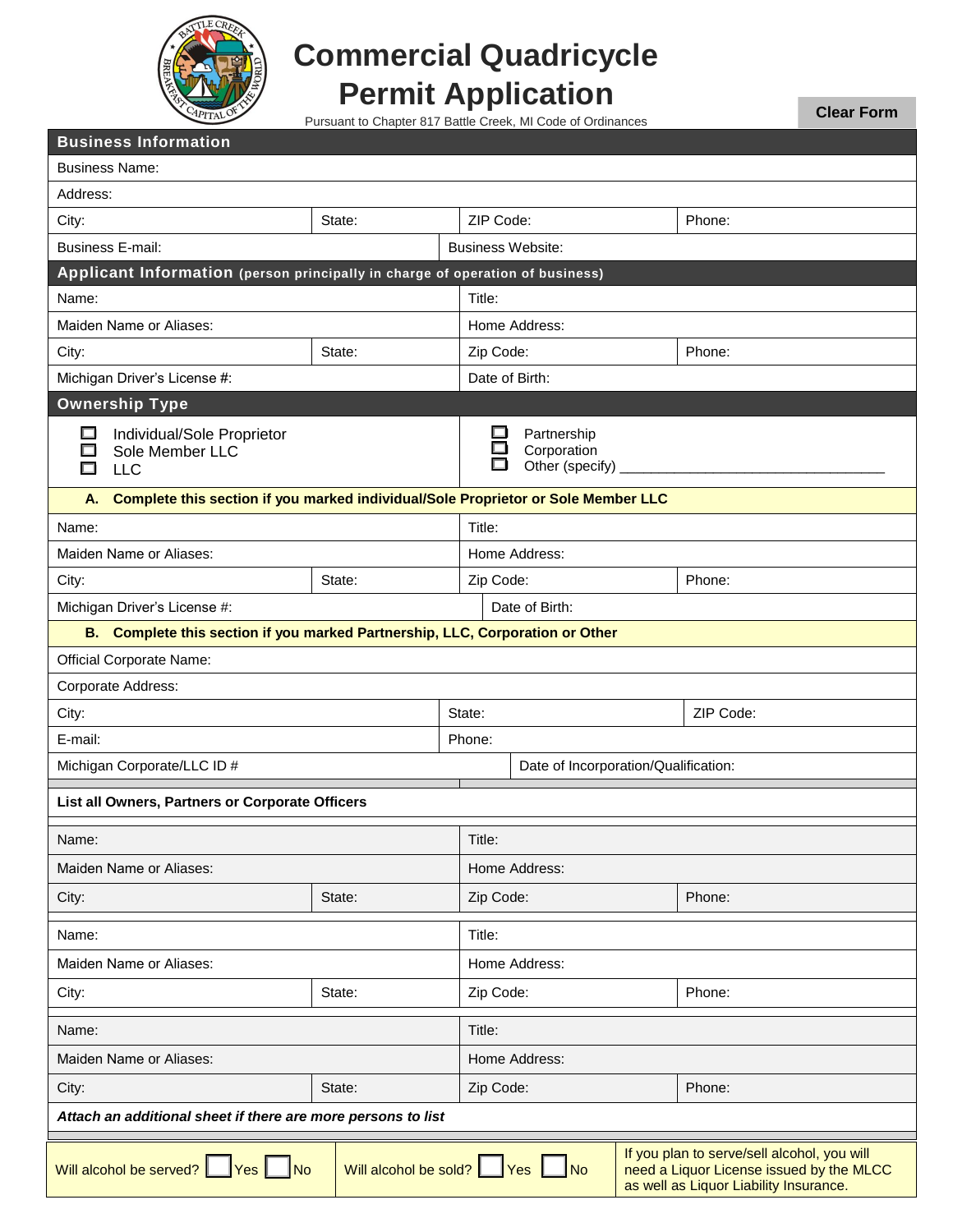|                                                                                                                                                                                                                                                                             | Quadricycle Vehicle Information (list each quadricycle to be used in the City of Battle Creek)                                                                                                                                                                                 |                       |        |  |  |  |  |
|-----------------------------------------------------------------------------------------------------------------------------------------------------------------------------------------------------------------------------------------------------------------------------|--------------------------------------------------------------------------------------------------------------------------------------------------------------------------------------------------------------------------------------------------------------------------------|-----------------------|--------|--|--|--|--|
| Trade Name:                                                                                                                                                                                                                                                                 |                                                                                                                                                                                                                                                                                | <b>Serial Number</b>  |        |  |  |  |  |
| Number of Seats:                                                                                                                                                                                                                                                            | Color:                                                                                                                                                                                                                                                                         | Length:               | Width: |  |  |  |  |
| Trade Name:                                                                                                                                                                                                                                                                 |                                                                                                                                                                                                                                                                                | <b>Serial Number</b>  |        |  |  |  |  |
| <b>Number of Seats:</b>                                                                                                                                                                                                                                                     | Color:                                                                                                                                                                                                                                                                         | Length:               | Width: |  |  |  |  |
| Trade Name:                                                                                                                                                                                                                                                                 |                                                                                                                                                                                                                                                                                | <b>Serial Number</b>  |        |  |  |  |  |
| Number of Seats:                                                                                                                                                                                                                                                            | Color:                                                                                                                                                                                                                                                                         | Length:               | Width: |  |  |  |  |
| Attach an additional sheet if there are more quadricycles to list                                                                                                                                                                                                           |                                                                                                                                                                                                                                                                                |                       |        |  |  |  |  |
| <b>Additional Documents Required</b>                                                                                                                                                                                                                                        |                                                                                                                                                                                                                                                                                |                       |        |  |  |  |  |
|                                                                                                                                                                                                                                                                             | In order for this application to be complete, you must also submit the following documents:                                                                                                                                                                                    |                       |        |  |  |  |  |
| A copy of the applicant's valid Michigan driver's license                                                                                                                                                                                                                   |                                                                                                                                                                                                                                                                                |                       |        |  |  |  |  |
|                                                                                                                                                                                                                                                                             | Quadricycle Driver Permit Application(s) and copy of each driver's valid Michigan driver's license                                                                                                                                                                             |                       |        |  |  |  |  |
|                                                                                                                                                                                                                                                                             | Certificate of insurance with a minimum combined single limit of \$2,000,000 for all persons injured or for property damage                                                                                                                                                    |                       |        |  |  |  |  |
|                                                                                                                                                                                                                                                                             | which shall name the City of Battle Creek and its officers and employees and agents as additional named insureds                                                                                                                                                               |                       |        |  |  |  |  |
|                                                                                                                                                                                                                                                                             | A completed Commercial Quadricycle Vehicle Inspection form for each vehicle requiring licensing                                                                                                                                                                                |                       |        |  |  |  |  |
|                                                                                                                                                                                                                                                                             | Documentation that each driver has completed the required quadricycle training program provided by the quadricycle owner                                                                                                                                                       |                       |        |  |  |  |  |
| Liquor License issued by the MLCC (if applicable)                                                                                                                                                                                                                           |                                                                                                                                                                                                                                                                                |                       |        |  |  |  |  |
| Liquor Liability Insurance (if applicable)                                                                                                                                                                                                                                  |                                                                                                                                                                                                                                                                                |                       |        |  |  |  |  |
|                                                                                                                                                                                                                                                                             |                                                                                                                                                                                                                                                                                |                       |        |  |  |  |  |
|                                                                                                                                                                                                                                                                             |                                                                                                                                                                                                                                                                                |                       |        |  |  |  |  |
|                                                                                                                                                                                                                                                                             | Term: February 1 – January 31. Please allow 14-21 business days for processing.                                                                                                                                                                                                |                       |        |  |  |  |  |
| NON-REFUNDABLE annual fee: \$250.00; \$10.00 Replacement tag                                                                                                                                                                                                                |                                                                                                                                                                                                                                                                                |                       |        |  |  |  |  |
|                                                                                                                                                                                                                                                                             | Please submit your completed application, all additional required documents and required fees to:                                                                                                                                                                              |                       |        |  |  |  |  |
| City of Battle Creek<br>Clerk's Office                                                                                                                                                                                                                                      |                                                                                                                                                                                                                                                                                |                       |        |  |  |  |  |
| 10 N. Division Street, Room 111                                                                                                                                                                                                                                             |                                                                                                                                                                                                                                                                                |                       |        |  |  |  |  |
| Battle Creek, MI 49014                                                                                                                                                                                                                                                      |                                                                                                                                                                                                                                                                                |                       |        |  |  |  |  |
| Any quadricycle owner failing to obtain a valid permit in accordance with City Ordinance Chapter 817 is responsible for a Class D<br>Municipal civil infraction and shall be subject to the civil fines provided in Section 202.98 and any other relief that may be imposed |                                                                                                                                                                                                                                                                                |                       |        |  |  |  |  |
| by the court.                                                                                                                                                                                                                                                               | If you have any questions please contact the Battle Creek Clerk's Office at (269) 966-3348 or via email at cityclerk@battlecreekmi.gov.                                                                                                                                        |                       |        |  |  |  |  |
|                                                                                                                                                                                                                                                                             |                                                                                                                                                                                                                                                                                |                       |        |  |  |  |  |
| The Applicant is responsible for sufficient familiarity and working knowledge of the ordinance requirements. A copy of Chapter<br>817 is available on the City of Battle Creek website at www.battlecreekmi.gov.                                                            |                                                                                                                                                                                                                                                                                |                       |        |  |  |  |  |
|                                                                                                                                                                                                                                                                             |                                                                                                                                                                                                                                                                                |                       |        |  |  |  |  |
|                                                                                                                                                                                                                                                                             | I hereby certify that the information provided above is accurate to the best of my knowledge. I agree to operate the aforementioned<br>business in compliance with the guidelines established pursuant to Chapter 817 of the Codified Ordinances of Battle Creek, Michigan. In |                       |        |  |  |  |  |
|                                                                                                                                                                                                                                                                             | addition, I agree to cooperate with the investigator/inspector assigned to screening this application.                                                                                                                                                                         |                       |        |  |  |  |  |
|                                                                                                                                                                                                                                                                             |                                                                                                                                                                                                                                                                                |                       |        |  |  |  |  |
|                                                                                                                                                                                                                                                                             |                                                                                                                                                                                                                                                                                |                       |        |  |  |  |  |
| FOR OFFICE USE ONLY                                                                                                                                                                                                                                                         |                                                                                                                                                                                                                                                                                |                       |        |  |  |  |  |
| Please conduct your inspection and forward your recommendations to the Clerk's Office                                                                                                                                                                                       |                                                                                                                                                                                                                                                                                |                       |        |  |  |  |  |
| <b>Risk Management</b><br>□ Approved                                                                                                                                                                                                                                        | □ Denied                                                                                                                                                                                                                                                                       |                       |        |  |  |  |  |
|                                                                                                                                                                                                                                                                             |                                                                                                                                                                                                                                                                                |                       |        |  |  |  |  |
|                                                                                                                                                                                                                                                                             |                                                                                                                                                                                                                                                                                |                       |        |  |  |  |  |
| <b>Chief of Police</b><br>$\Box$ Approved                                                                                                                                                                                                                                   | □ Denied                                                                                                                                                                                                                                                                       | Signature: Signature: |        |  |  |  |  |
|                                                                                                                                                                                                                                                                             |                                                                                                                                                                                                                                                                                |                       |        |  |  |  |  |